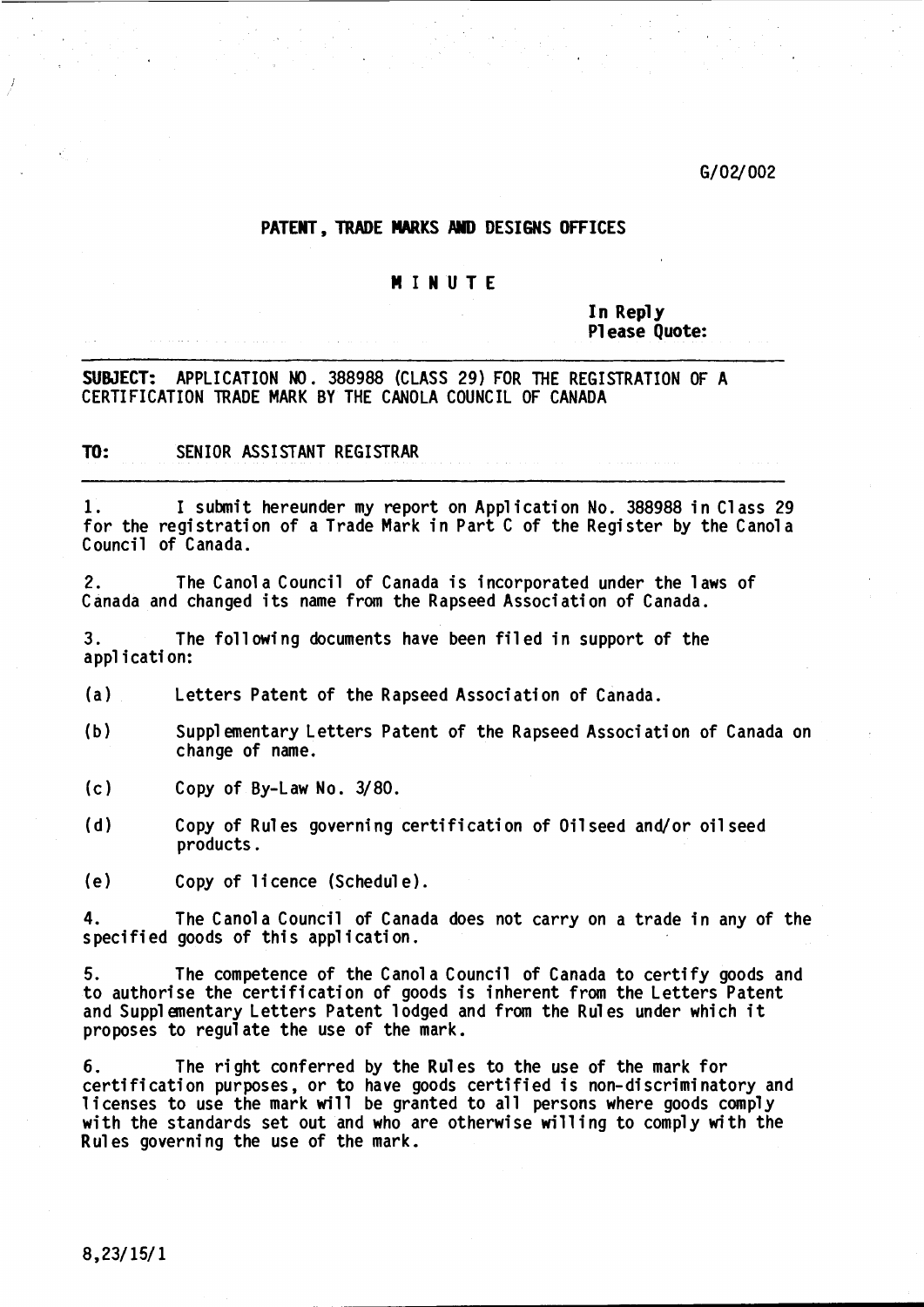7. There do not appear to be any hidden terms in the Rules (such as unspecified contingency fees etc) which could be used to prevent the participation of persons in the certification scheme, who are otherwise qualified to participate in accordance with the Rules.

8. Rules 20, 21, 22, 23 and 24 cover the conditions relevant for an appeal to the Registrar.

9. Rule 11(2) provides that, if the Registrar of Trade Marks consents, the Council may, from time-to-time, after these Rules wholly or in part in<br>lieu thereof lieu thereof.

10. The certification scheme envisaged by this application would appear to satisfy the provisions of Section 86(c) of the Trade Marks Act, that registration would be to the public advantage.

11. The Register of Licensed Users and the Rules of the Certification Scheme of the mark will be located at the applicant's head office, 301-433 Main Street, Winnipeg, Manitoba, Canada and at Phillips Ormonde & Fitzpatrick, 367 Colli ns Street, Mel bourne, Austral i a.

12. The application is submitted for your acceptance.

 $4\pi\sqrt{2}$ 

I. FORNO Acting Senior Examiner

Selinflardi

18 June 1985

8,23/15/2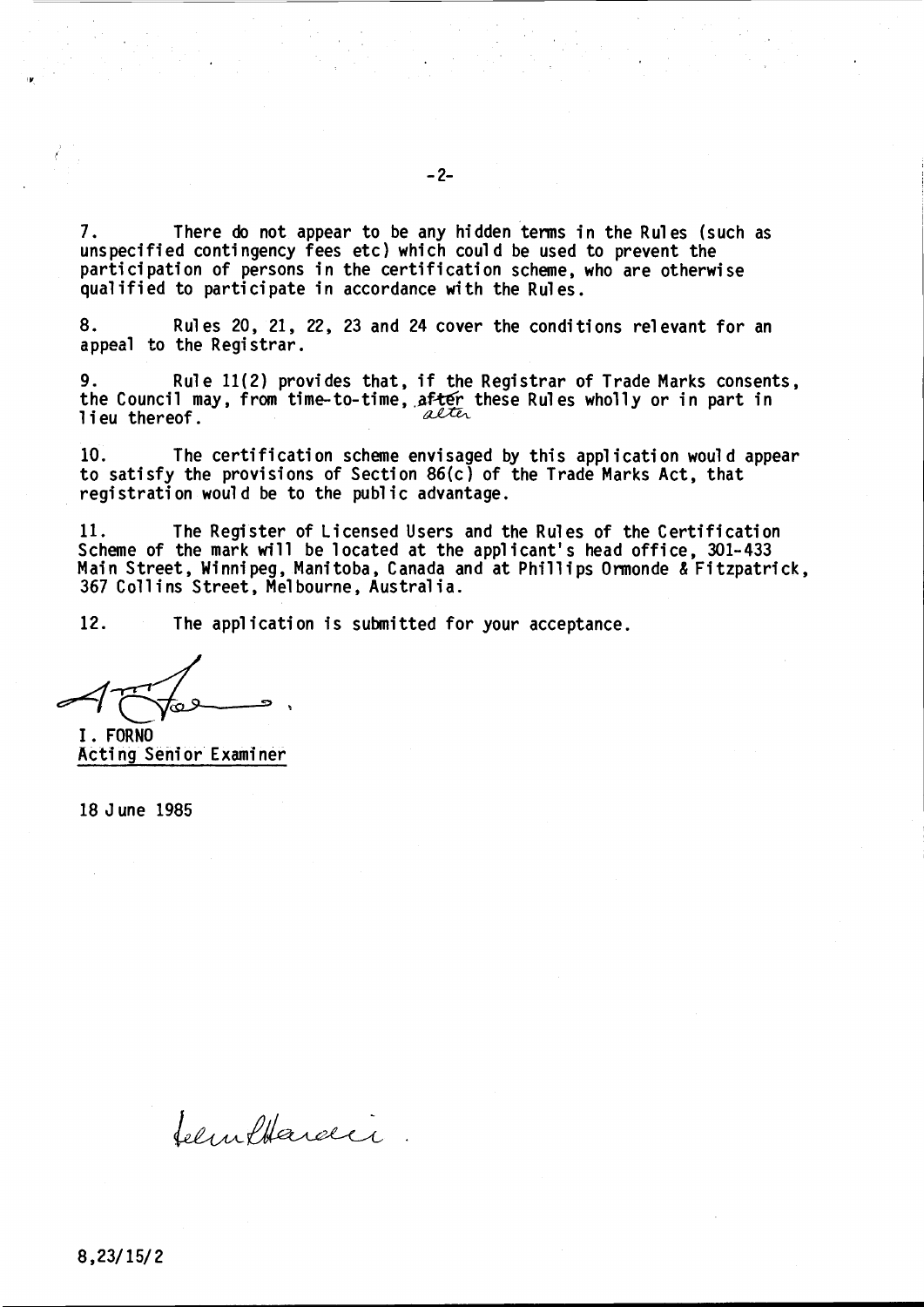# Alteration of the Rules Governing the Use of a Certification Trade Mark:  $2\sqrt{2}$ ,  $2\sqrt{2}$ ,  $q - \sqrt[3]{2}$

Leave has been granted under section 87 of the Trade Marks Act 1955 to Canola Council of Canada, the registered proprietor of Trade Mark No C3BB9BB registered as a certification trade marie: in Part C of the register to alter the rules governing the use of the trade mark, in accordance with the application advertised in the Official Journal Vol 3 No 18.

#### procedure to be construct

Canola Council at Canada, the registered proprietor of Trade Mark No C3BB9BB registered as a certification trade mark in Part C of the Register in class 29, has applied to alter the schedule of the rules governing the use of the trade mark. The Application is available for inspection at the Trade Marks Office.

#### Advertisement

 $\mathbb{CP}$  1955. the rules governing the use of a Par I to add to or alter/a Trade  $M_A$ rk l'rade Mark No.  $C$ 388988

87(2) to be effected terms of Section  $24(2)$  is desirable. Florist Registrar Examiner

- 1. Application advertised in Official Journal of.  $1 6 8 9$
- Bring up on  $\sqrt{-g-6g}$

OIC Exam.Services /7-5-8 Report on Amendment tion istrar w to τı -tko المتحف  $t_\bullet$ سەمىكى  $\alpha$ is to para. 13 and relates to standard (a) in that p<br>(a) refers to seed which contains "less than 5% erucic of<br>probased amendment reads "less than 2% erucic acid."  $C_{\bullet}P_{\bullet}$  Variation (if any)

Assist, Registra Thematica

Proposed Register Endorsement  $\mathbf{e}^{\rho}$ tle tle use +Ko حقمه tle 8 Ø 17 955 tö  $\alpha$ ىيە

 $\mathcal{L}_{\mathcal{M}\mathcal{M}\mathcal{M}}^{(n)}$ 

#### Direction of Assistant Registrar

- 1• Endorsement approved.
- 2. Leave granted

Action

- 1. orc Services Unit
	- a) Amend documents
	- b) Advertised in Journal of  $0.5$   $21 9.59$

OIC Services Unit / /

\_\_\_\_-2:==::-~-J~ ~Assistant Registra

a) Amend Card

. 2<sub>0</sub>, Indexer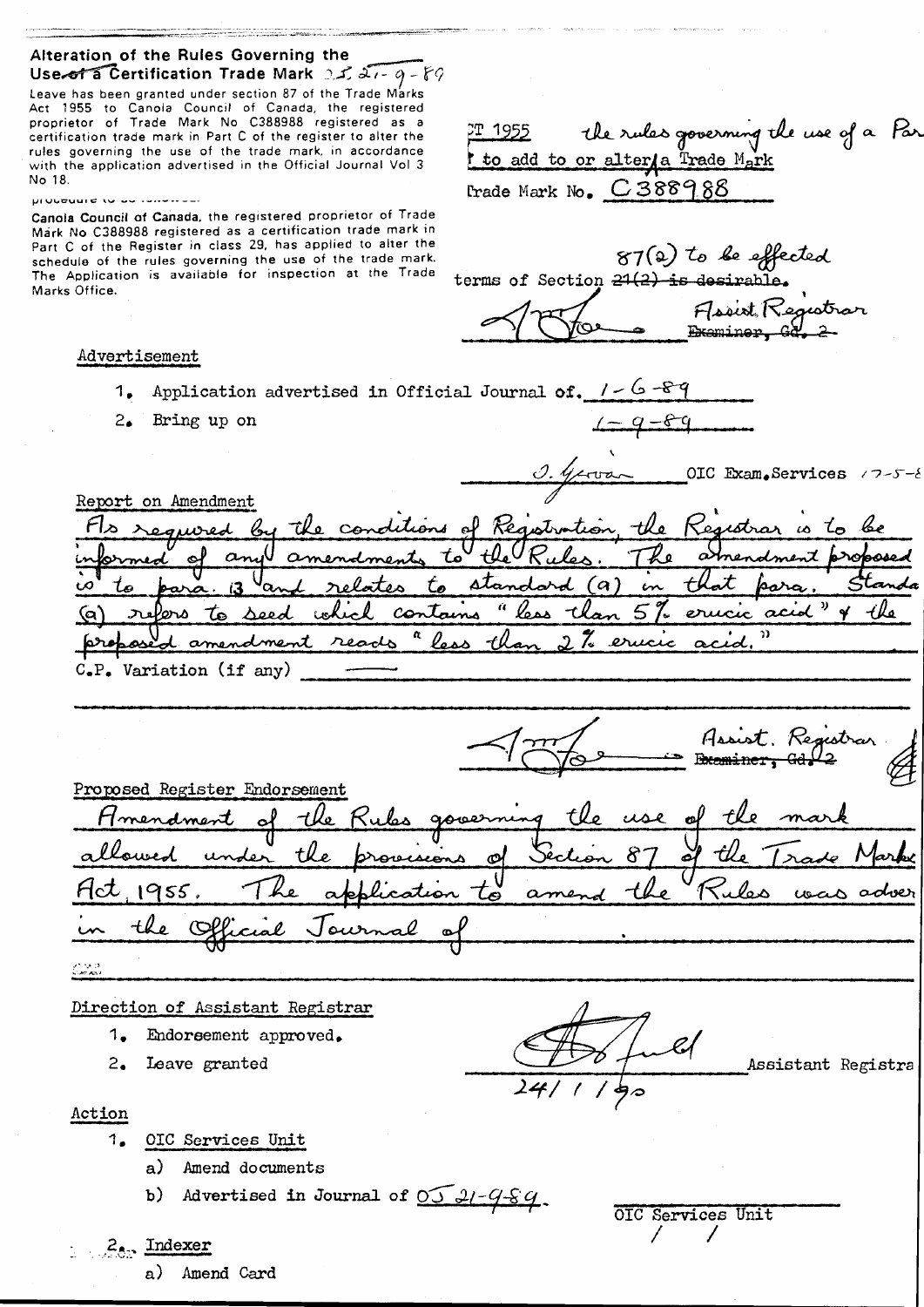#### APPLICATION TO ALTER THE RULES GOVERNING THE USE OF A CERTIFICATION TRADE MARK SECTION 87

Notice is given that any person may, within three months from the date of this Journal, give Notice of Opposition to the undermentioned application pursuant to the provision of Regulation (30) (2) of the Regulations Notice, so given, must be served. on the Registrar who will direct the practice and procedure to be followed.

Canola Council of Canada, the registered proprietor of Trade Mark C388988, registered as a Certification Trade Mark in Part C of the Register in Class 29 has applied to alter the schedule of the rules governing the use of the Trade Mark. The application is available for inspection at the Trade Marks Office.

# 175/'/126/1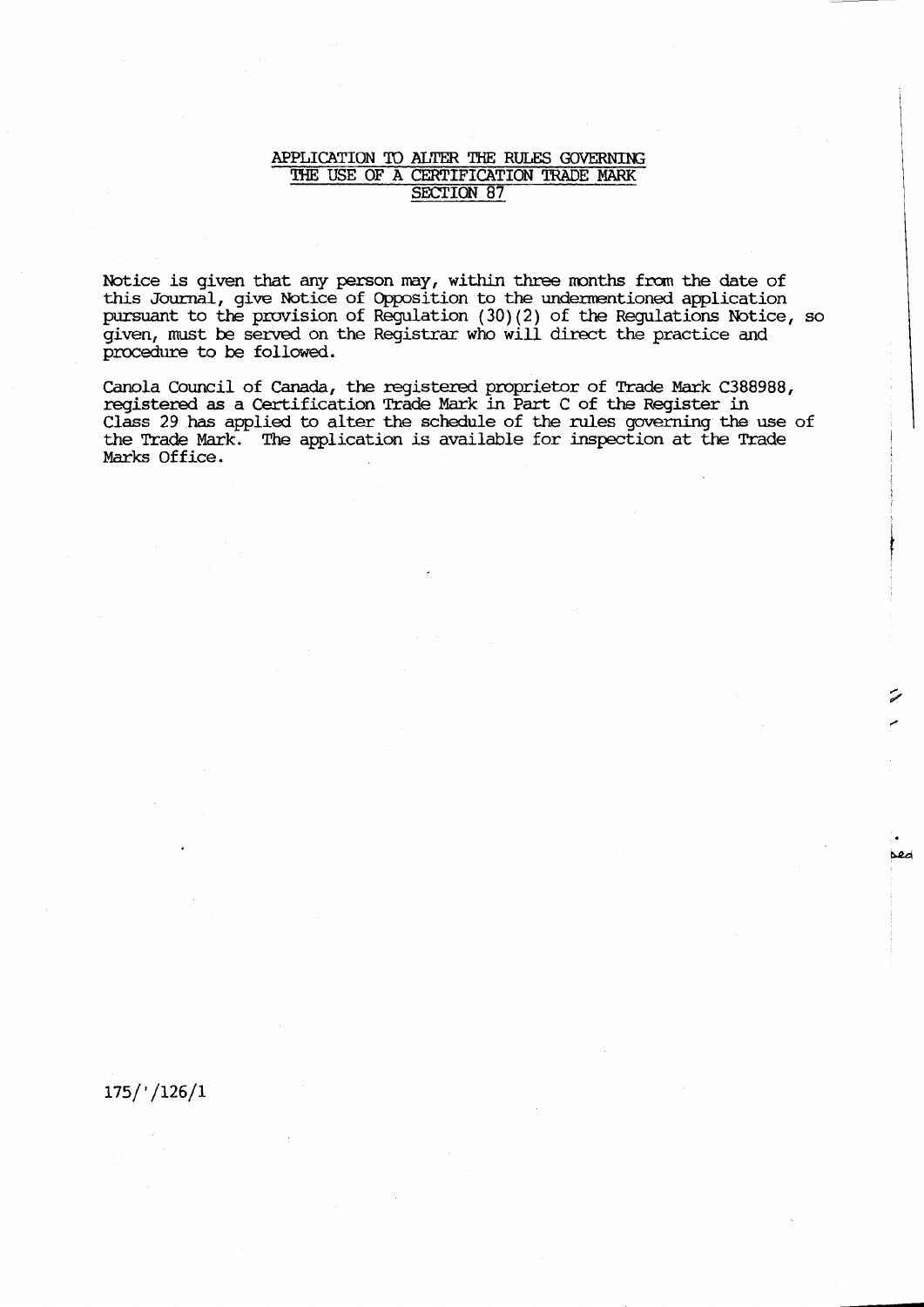# CON TEN T S

| PAGE                                             |              |
|--------------------------------------------------|--------------|
| Introduction                                     | 1            |
| Definitions                                      | $\mathbf{1}$ |
| Rules                                            |              |
| Licences                                         | 2            |
| The Council                                      | 2            |
| Licensee Members and their<br>Qualifications     | 4            |
| Qualifications                                   | 4            |
| The Register of Licencees                        | 5            |
| Obligations of Licensees                         | 6            |
| Designated Standards of Quality<br>and Material  | 7            |
| The Certification Mark                           | 8            |
| Application of the Certification<br>Mark to Seed | 9            |
| Inspectors                                       | 9            |
| Misconduct Inquiries and<br>Appeals<br>11        |              |

# Schedule

Form of Licence Certificate . . . . . . 16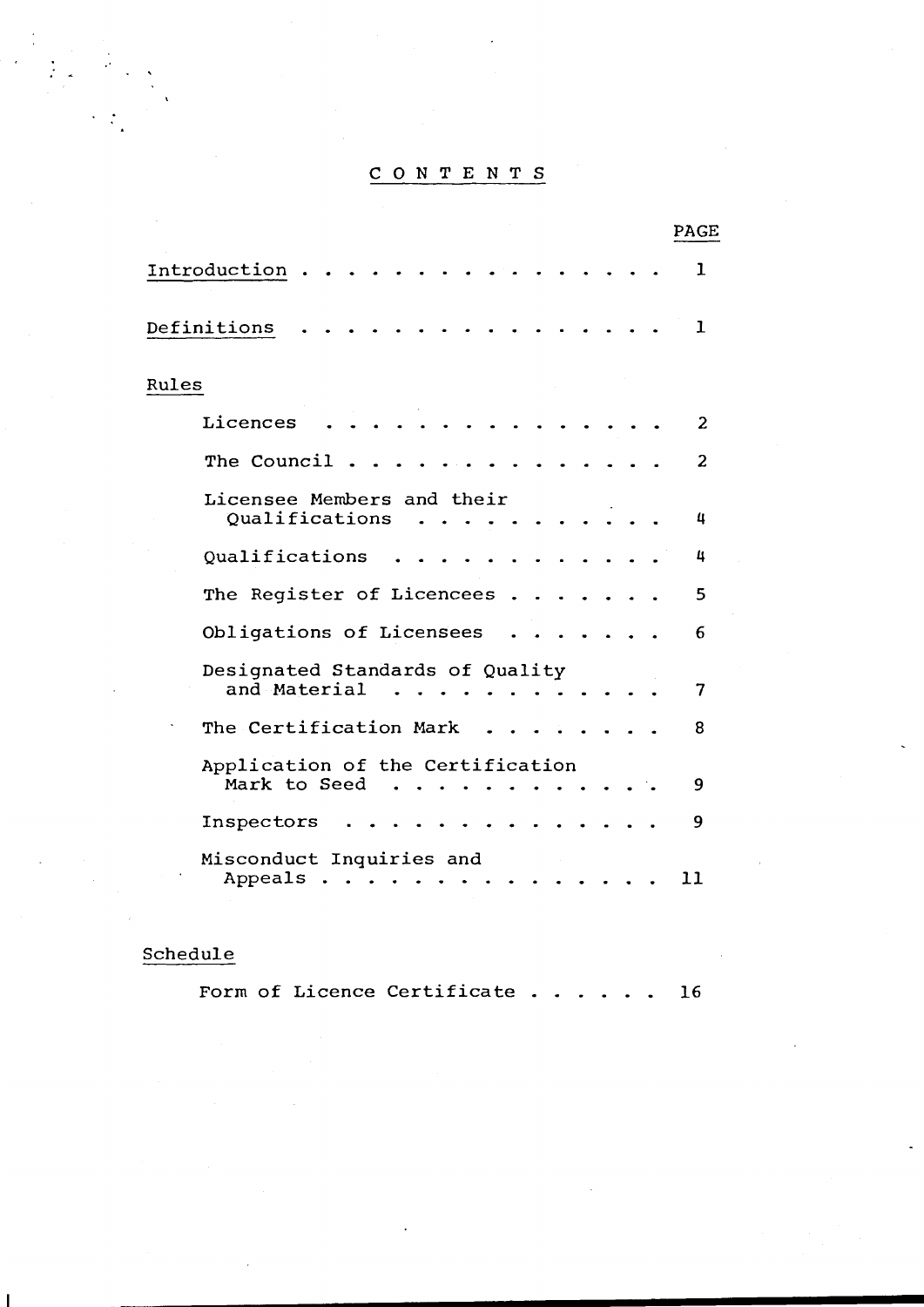# INTRODUCTION

In the interest of oilseed product consumers it is an object of the Canola Council of Canada to improve the production of oilseed and oilseed products and to promote the distribution, production and sale of products which at least comply with approved standards of

(1) quality and

(2) material.

It is an object of the Canola Council of Canada that so that such product may be distinguished they alone may bear the certification mark CANOLA which is the subject of Australian trade mark application 388,988.

### DEFINITIONS

I

In these rules, unless the contrary intention appears; - "Person" includes a body of persons, whether corporate or unincorporate;

- "Council" means the Canola Council of Canada;

- "Licensee" includes collectively joint licensees and any qualifications of any joint licensee shall be deemed to be held by all persons who are licensees or applicants for <sup>a</sup> license jointly with such person.

- 1 -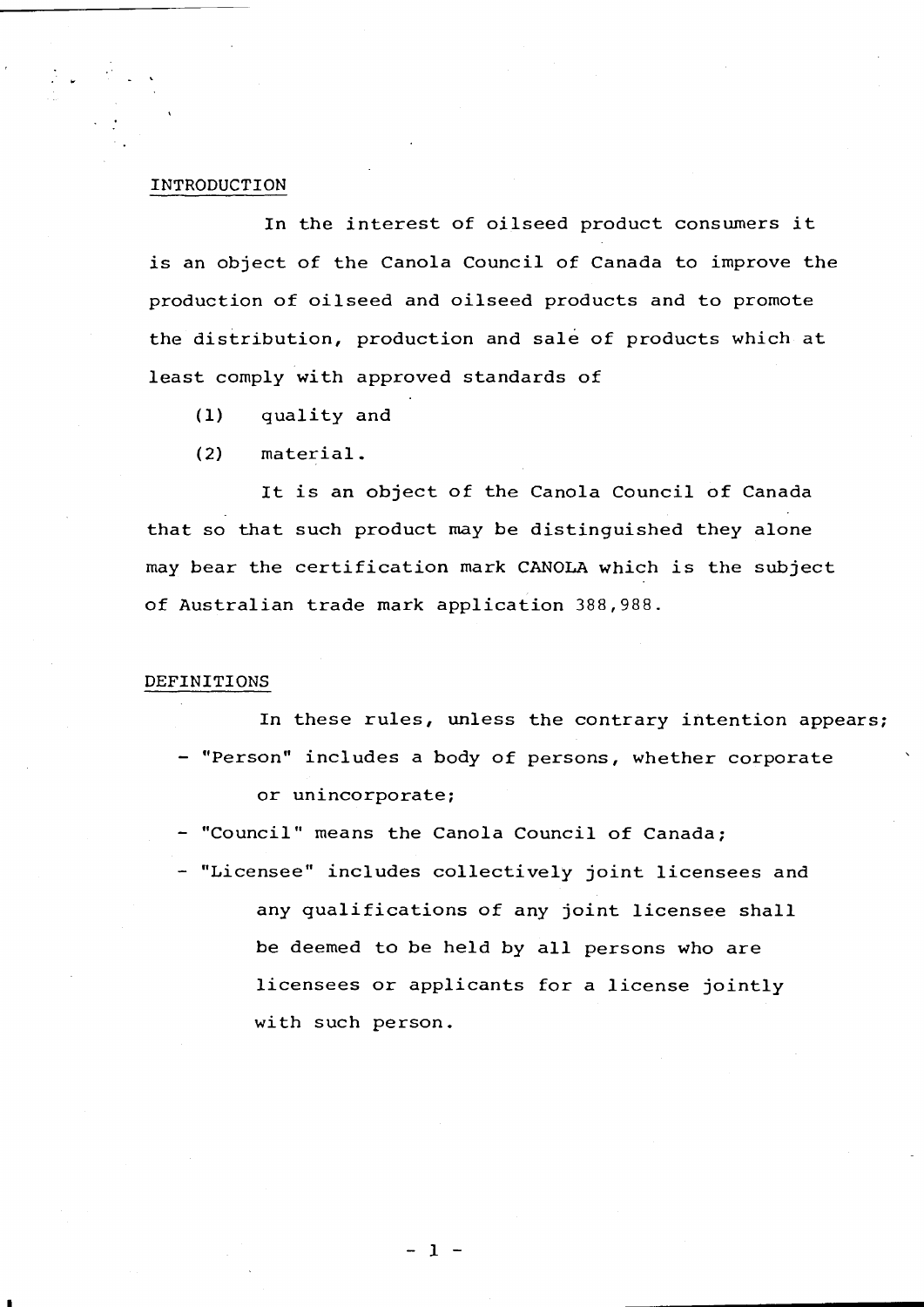#### LICENCES

- 1. *o(i)* The Council shall grant <sup>a</sup> Licence to each Licensee of the Council.
	- $(iii)$ Upon the grant of <sup>a</sup> Licence <sup>a</sup> certificate thereof in accordance with the form scheduled in these Rules shall be issued to the Licensee. Such Licence Certificate shall at all times remain the property of the Council and is merely loaned by the Council to the Licensee. The Council is the owner of the copyright in the Licence Certificate and the same shall not be copied or reproduced without the written authority of the Council.
	- (iii) <sup>A</sup> Licence shall be automatically cancelled if a Licensee ceases to be a Licensee of the Council.
	- $(iv)$ <sup>A</sup> Licensee whose Licence is or becomes cancelled or suspended shall forthwith surrender his Licence Certificate to the Council for cancellation or retention as the case may be.

# THE COUNCIL

2. (i) The Council shall from time to time arrange for the following:

> (a) The approval of laboratories whether conducted by Licensees or other persons to which Licensees may send samples as provided

> > - 2 -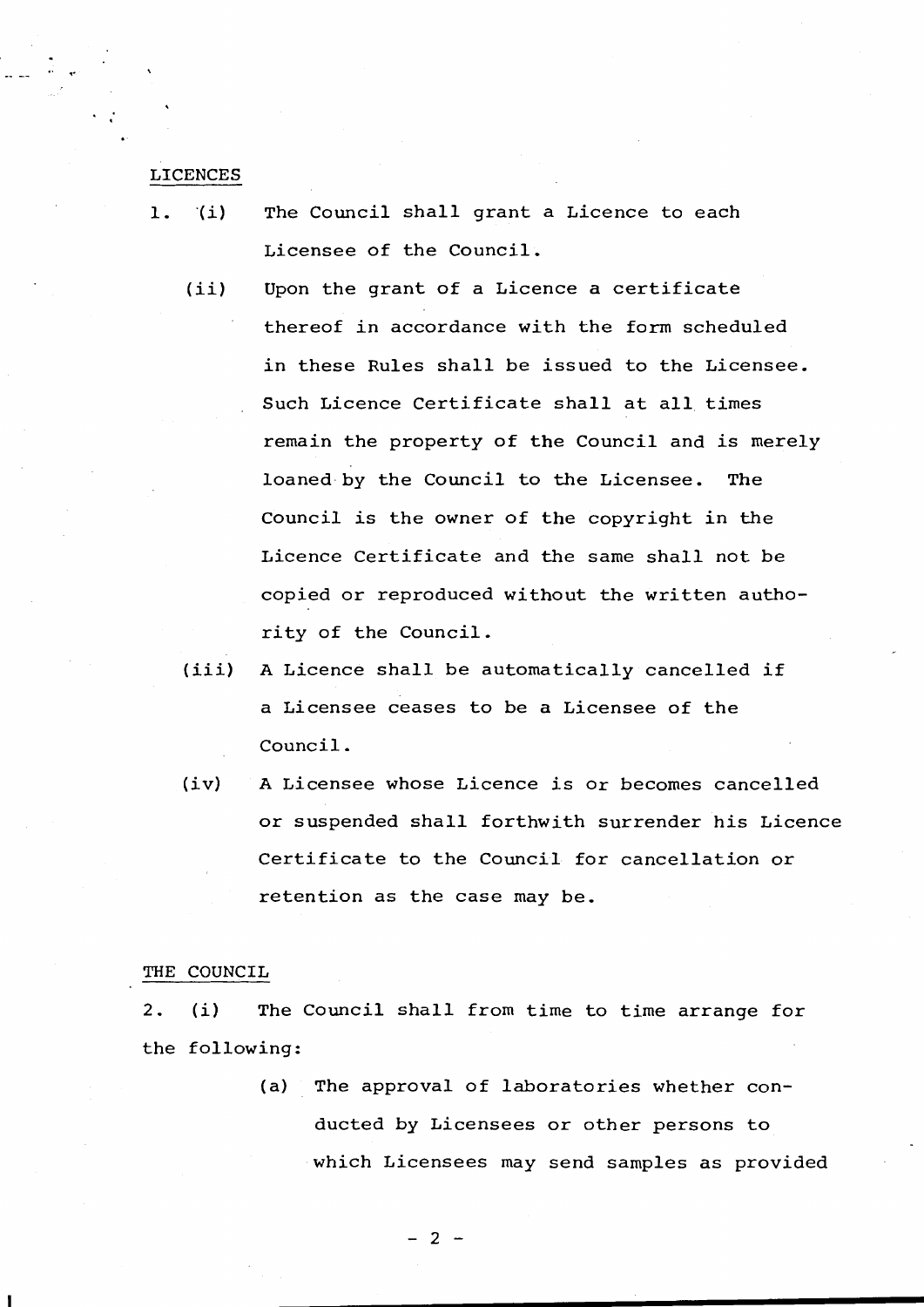by these Rules. Registration of laboratories by the Australian Oilseed Federation or the National Association of Testing Authorities (Australia) shall constitute sufficient qualification for such approval;

- (b) The appointment and dismissal of a person as an Inspector, as required from time to time;
- (c) The adoption of <sup>a</sup> Certification Mark as provided for by these Rules and if practicable its registration and maintenance as <sup>a</sup> certification trade mark;
- (d) The publication of advertisements for the purpose of publicising the nature, objects, functions or benefits of the Certification Scheme, the meaning of the Certification Mark, or the identity of the persons holding current unsuspended Licences under the Certification Scheme, or for the purpose of increasing the market for Standard Quality products or for such other purposes as the Council may consider to be in the interests of Licensees generally. Provided that in the case of any advertisement identifying persons holding current unsuspended Licences the names of all such persons shall be included and the same shall be set out in alphabetical order and without distinction between them.

 $\mathbf{z}$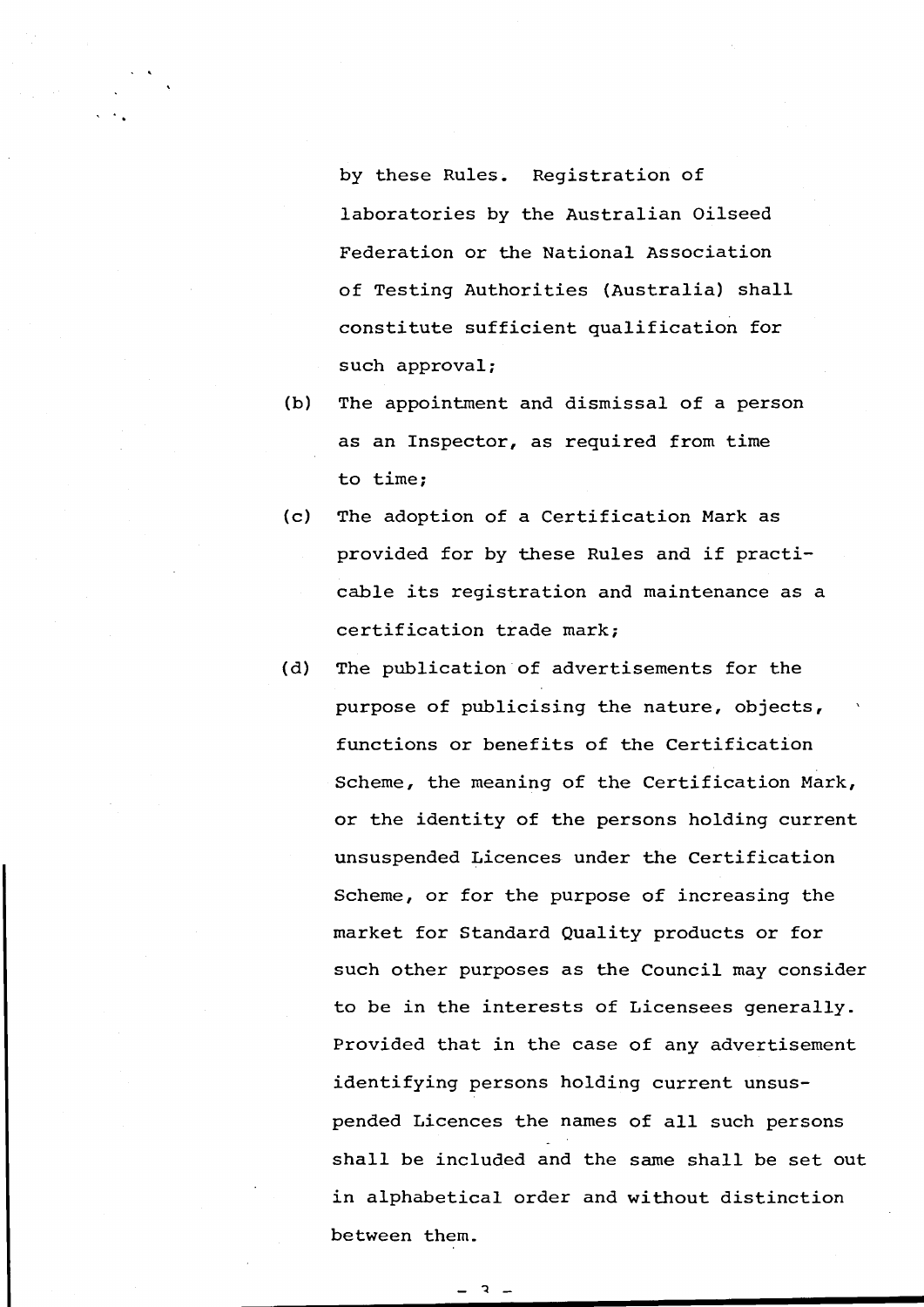# LICENSEE AND THEIR QUALIFICATIONS

1. The number of licensees shall be unlimited. 2. Any person who has the qualifications set out below shall be eligible to be admitted to licensee membership: Qualifications

- (a) That the applicant is engaged in oilseed or oilseed product production in Australia or has demonstrated an intention to engage in oilseed or oilseed product production in Australia and is considered to be qualified to hold a licence because of the applicant's knowledge of the oilseed and/or oilseed product production processes, position in the industry or overseas affiliation;
- (b) that the organisation and supervision of the applicant's property and/or production facilities is considered to be such that the applicant should be able to comply with the obligations of a licence; and
- (c) that the applicant has fully complied with the requirements of article 6.

3. Application for a Licence shall be made in writing in such a form as the Council may from time to time require or accept and the applicant shall in any event fully and truly state therein all particulars required to be stated therein by or pursuant to the rules of the Certification Scheme. "Including (a) full name of the applicant; (b) full post office address of the applicant; (c) proof that the applicant has the qualifications set out above."

4. The partners in a firm may apply for a licence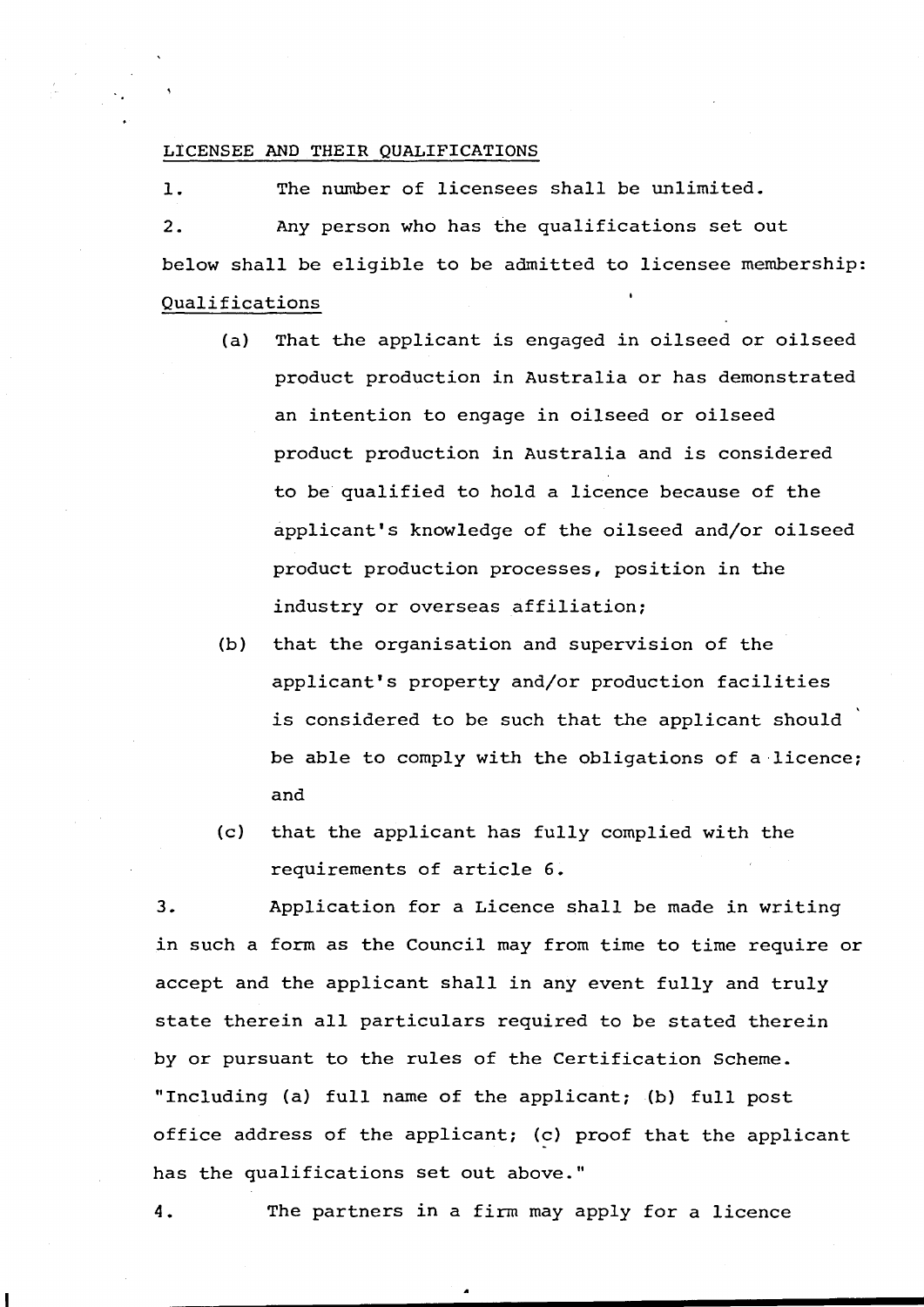only as joint partners and if so admitted shall be jointly and severally liable for such obligations as may be incurred by the partners.

5. An applicant for <sup>a</sup> licence shall not be required by the Council to pay any entrance fee.

6. The applicant shall on request by the Council make available to the Council such records, documents and information and give such explanations as may be reasonably required for the purpose of investigating the applicant's qualifications.

7. If the Council is satisfied that an applicant for <sup>a</sup> licence has the requisite qualifications therefor the Council shall direct that the applicant be granted <sup>a</sup> licence. 8. If the applicant is granted a licence a person authorised in that behalf shall cause his licence to be recorded in the Register of Licencees.

9. <sup>A</sup> licensee shall be deemed to have submitted himself to the provisions of the Certification Scheme and subject to the provisions aforesaid shall be entitled to all the advantages and privileges of <sup>a</sup> licence.

# The Register of Licensees

· '

10. The Council shall keep at their head office and also at the address for service

> *(i)* <sup>a</sup> Copy of those Rules of the Certification Scheme, and

(iil <sup>a</sup> Register of Licensees

and shall cause to be entered therein with respect to each member:

(a) the full name and address of the member;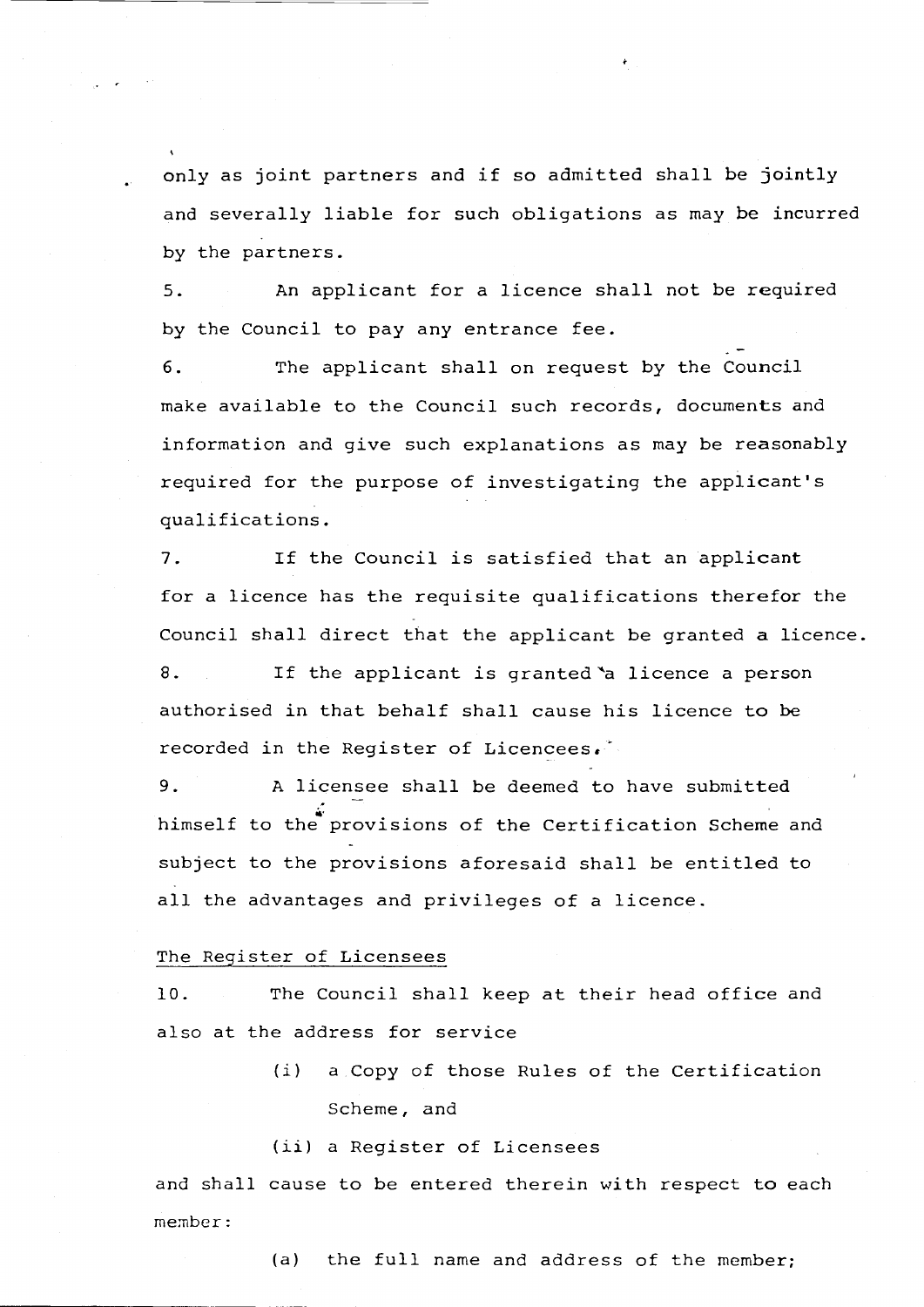- (b) the date upon which the name of the member was entered in the Register as a member;
- (c) the date upon which any person who ceased to be a member during the previous seven years so ceased to be a member;
- (d) dates and particulars of any changes which are required by these Rules of the Certification Scheme to be entered in the Register.

11. While the Council is registered as <sup>a</sup> holder of <sup>a</sup> Certification Trade Mark under the Trade Marks Act the Council shall

- (i) make available for inspection by the Registrar of Trade Marks on request such portion of the Register as relates to Licensees and shall when requested furnish to the Regfstrar of Trade Marks copies of all or any entries contained in such portion,
- (ii) advise the Registrar of Trade Marks of any alteration, amendment, addition or deletion from the Rules of the Certification Scheme.

# Obligations of Licensees

- 12. (1) Each Licensee shall have the following obligations:
	- (a) To organise and supervise all operations in each of the Licensee's Establishements in such manner as may be necessary to ensure that the products proposed will comply with the Designated Standard of Quality and Material;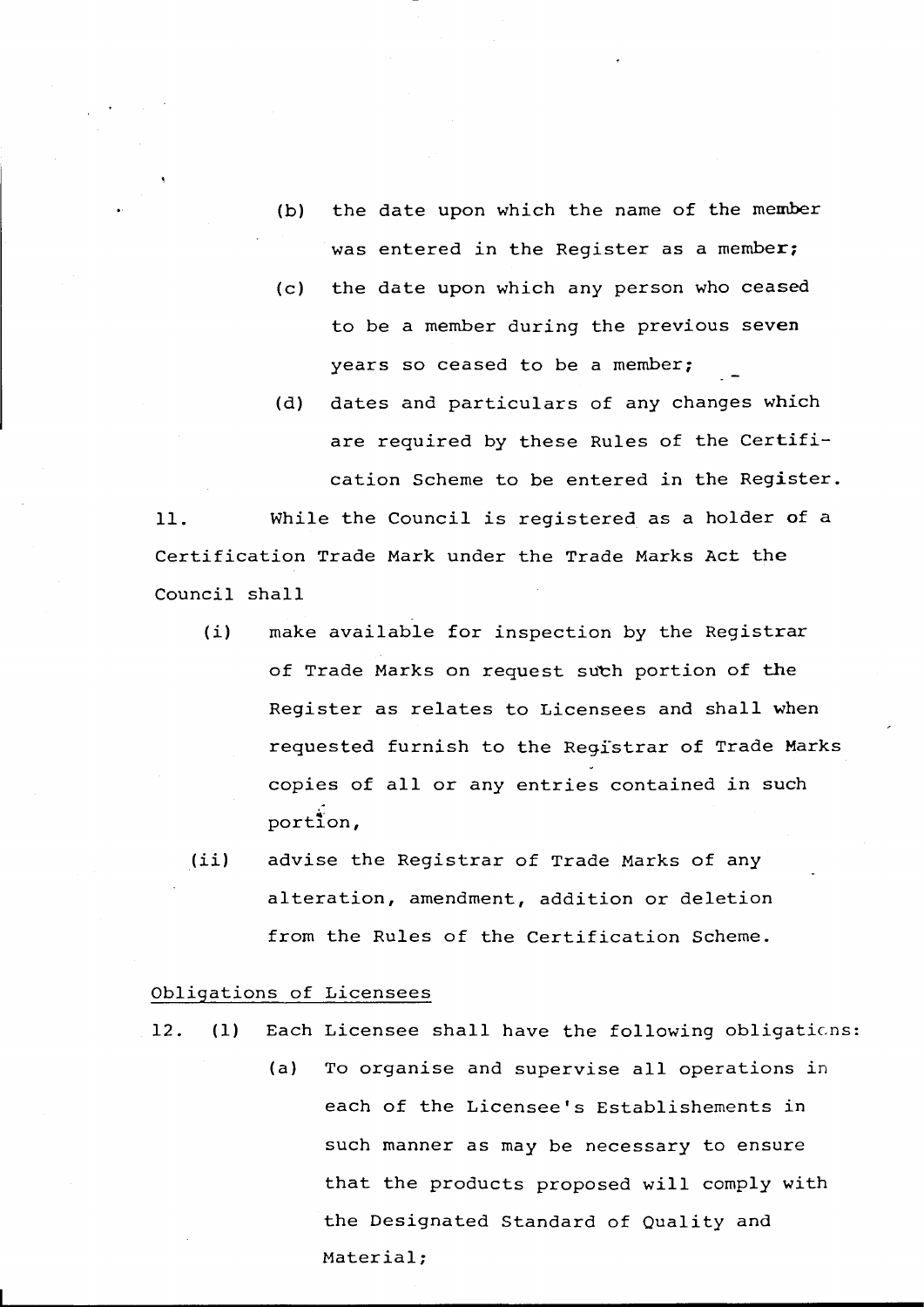- (b) to ensure that the provisions of Rules 15 (a), (b) and (c) with regard to the use of the Certification Mark are strictly adhered to;
- (c) to retain until their destruction is authorised by the Council all invoices and other documents relative to the purchase by the Licensee of any seed;
- (d) to permit Inspector on production of his credentials to enter immediately upon any premises occupied by the Licensee for the purpose of carrying out any of his functions as provided by these Rules and to give him all information and assistance reasonably required by him for the purpose of his functions;
- (e) to comply promptly with any direction which the Council is authorised by these Rules to give;
- (f) to comply ln all other respects with all obligations imposed on Licensees by these Rules.

# Designated Standards of Quality and Material

13. The use of the certification mark is intended to indicate that the specific wares listed in the application (hereinafter referred to as "oilseed products") and in association with which it is used are of the

- 7 -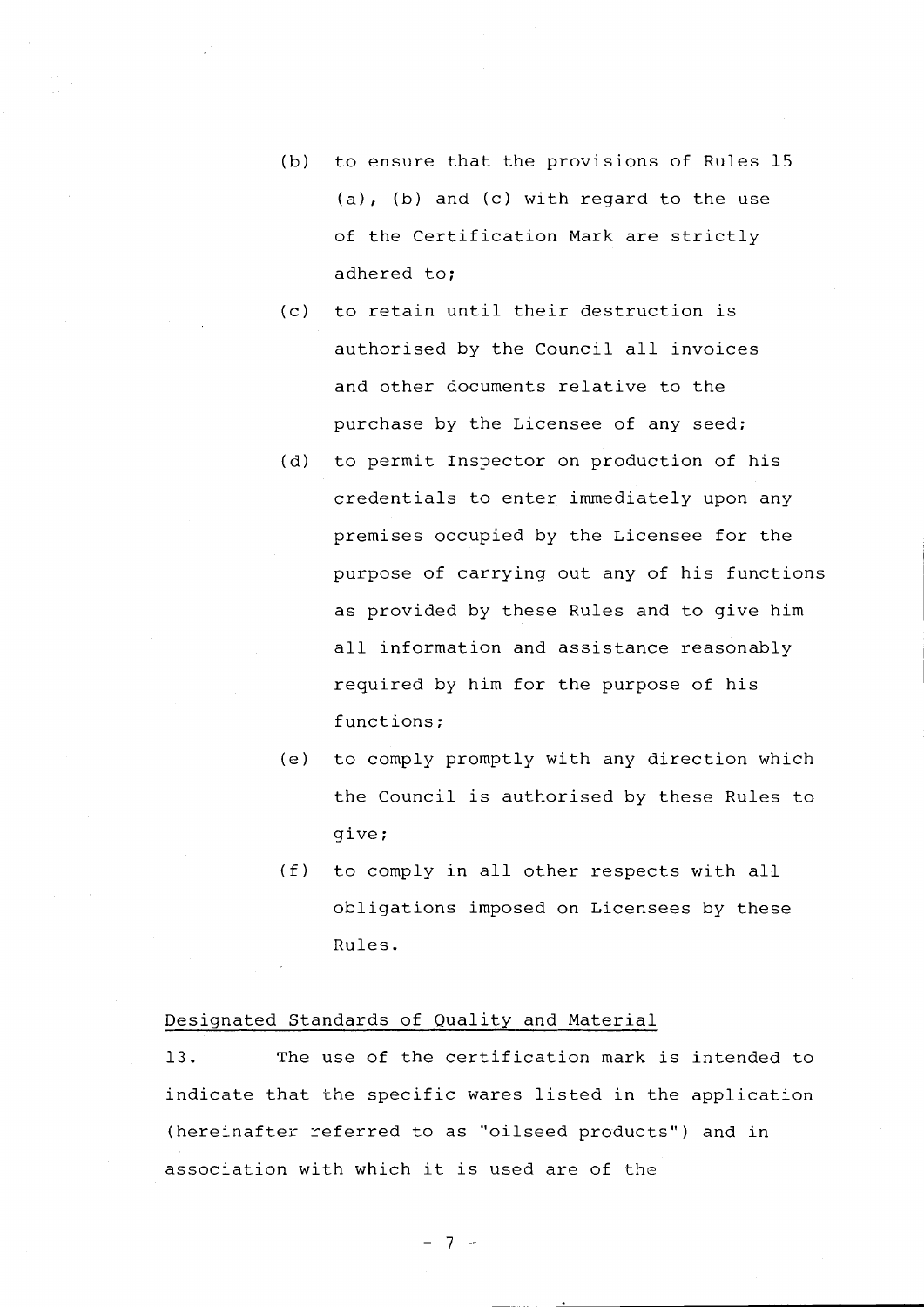following defined standards:

(a) the vegetable oil shall be the oil extracted from oilseed which is seed of the species Brassica Napus or Brassica Campestris the oil component of which seed contains less d... than  $\overline{\mathcal{J}}$  erucic acid, and the solid component of which seed contains less than 3 milligrams of glucosinolate per gram of solid (GLC Method-MacGregor);

- (b) the edible oils and fats shall include oils extracted from the oilseed defined in (a);
- (c) the oilseed protein concentrate shall be the protein concentrate extracted from the oilseed defined in (a).

# The Certification Mark

- **14.** (a) The Certification Mark shall be the sole property of the Council;
	- (b) The Certification Mark shall not be used by any person in any manner except as is authorised by these Rules;
	- (c) the Licence granted to a Licensee shall

- 8 -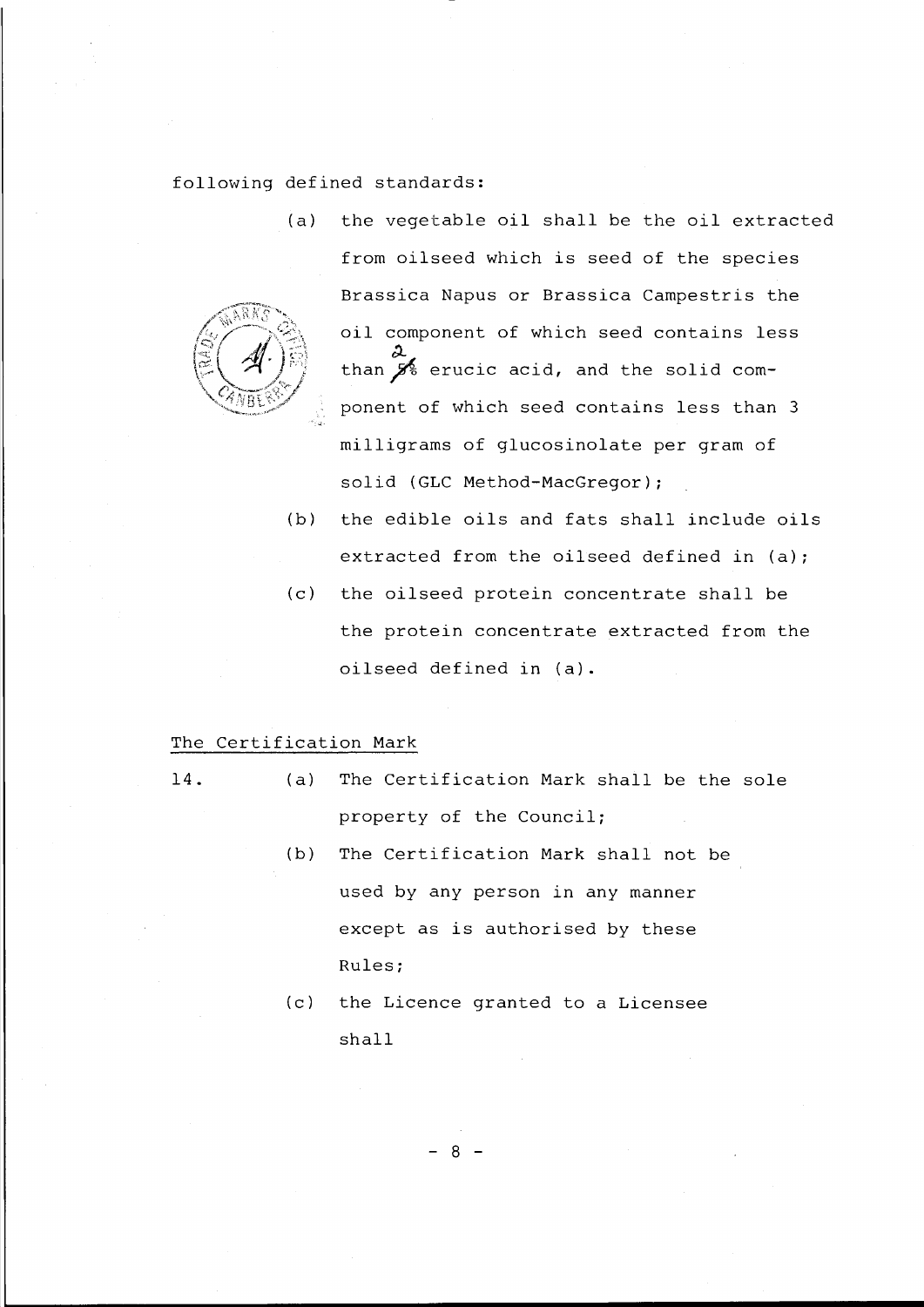confer upon the Licensee the right to use the Certification Mark in the manner and subject to all the conditions and restrictions provided by these Rules but only so long as such Licence is suspended and uncancelled.

# Application of the Certification Mark to Seed

- 15. (a) The Certification Mark shall not be used in relation to any goods except oil seed products which are produced by a Licensee who is the holder of <sup>a</sup> current unsuspended Licence under the Certification Scheme;
	- (b) The Certification Mark shall be used in relation to all seeds to which its application is authorised by this Rule;
	- (c) Every application of the Certification Mark in relation to oil seed products shall be an accurate, clear and legible representation of the Certification Mark applied by such means as the Council may authorise and it shall be sufficient if an accurate clear legible and permanent representation of the Certification Mark is applied to <sup>a</sup> label attached to <sup>a</sup> container containing the oil seed products.

#### Inspector

**I**

16. The Inspector designated pursuant to these Rules

- 9 -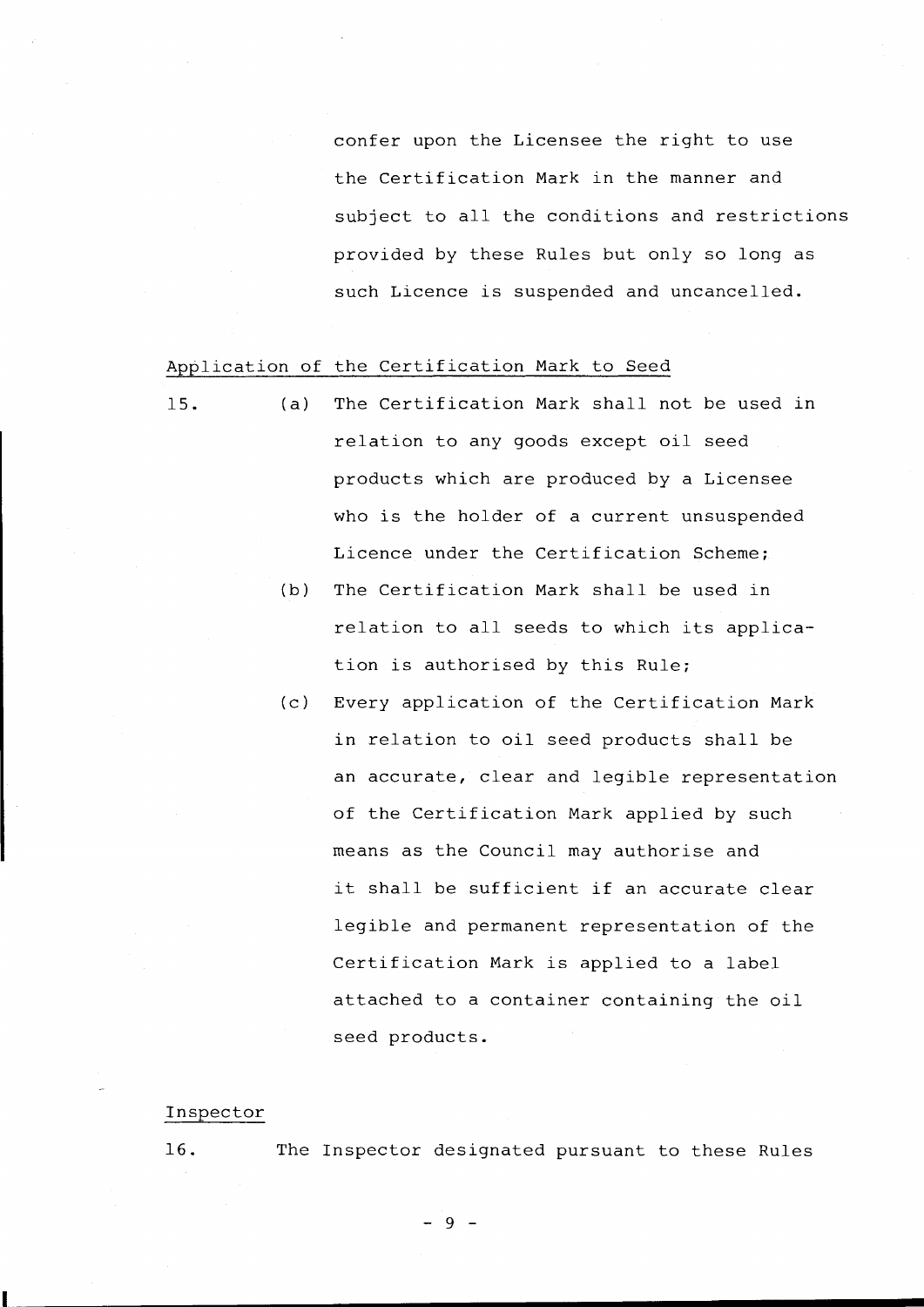# shall have the following powers:

- (a) to visit each establishment of each Licensee unannounced and at irregular intervals and otherwise as may be directed by the Council;
- (b) to select samples at random and to tag or otherwise identify them and to forward them to an approved laboratory for analysis to determine the quality and material of the samples;
- (c) to require production of, inspect and, if thought fit, take copies of or take away for copying any record which the Licensee is required by Rule  $21(1)(c)$  to keep and if the Council so directs to require production of, inspect and, if thought fit, take copies of or take away for copying any invoices or other documents relative to the purchase by the Licensee of any oil seed products and any other documents which the Licensee is required by these Rules to keep or retain;
- (d) to report to the Council in writing if the Inspector is of opinion that the organisation or method of supervision of operations is in any respect inadequate to ensure that the products produced will be of the standard of quality required by these Rules or that the

- 10 -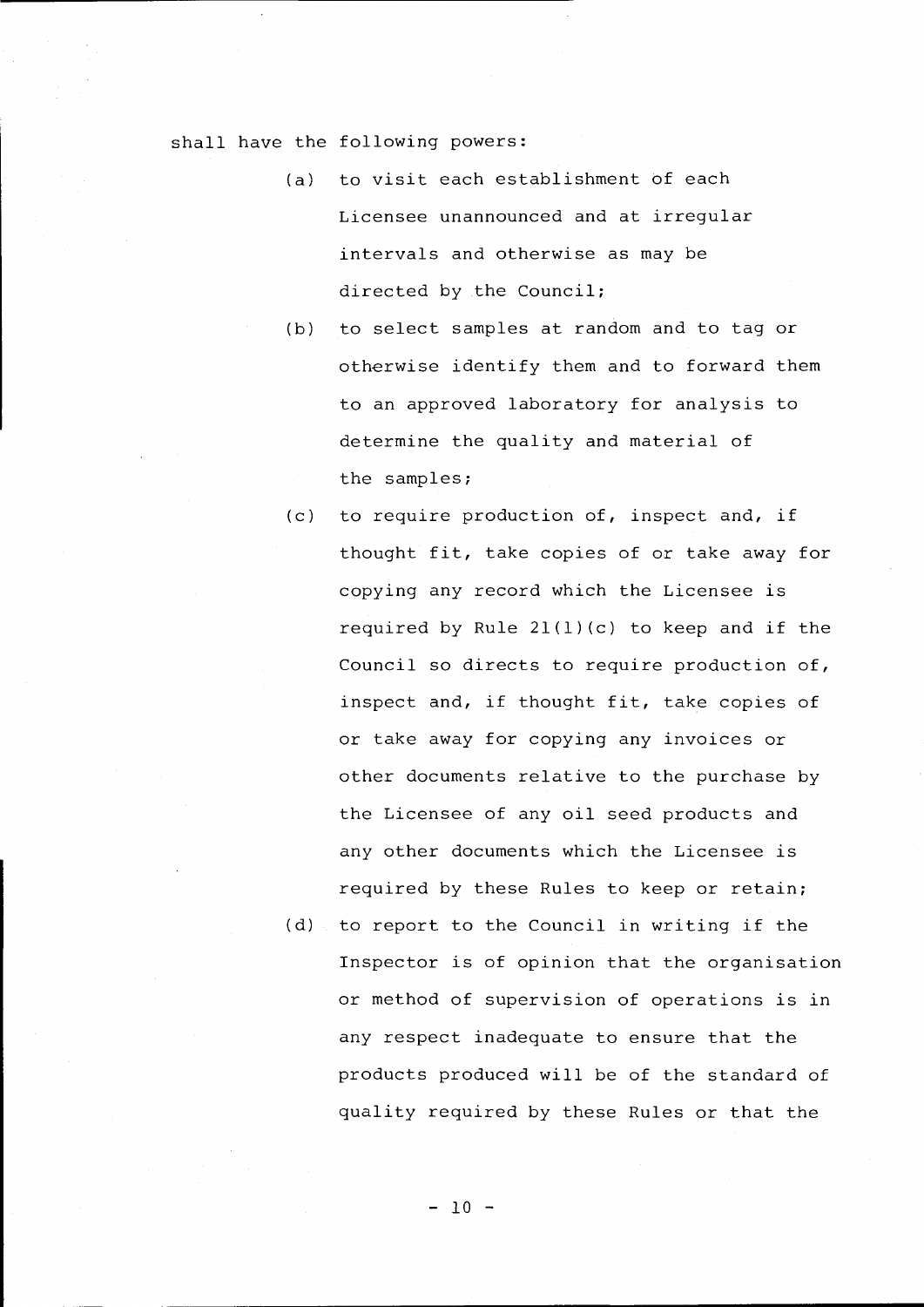Licensee has committed any breach of the obligations imposed on the Licensee by these Rules.

#### Misconduct Inquiries and Appeals

 $\frac{1}{\sqrt{2}}\left( \frac{1}{\sqrt{2}}\right)$  ,

..'

17. In making any inquiry or decision authorised by these Rules of the Certification Scheme the Council may determine the matters at issue or in question upon such information and material and in such manner as it thinks fit. It may rely on the knowledge, belief or expert opinion of any members of the Council. In the event of any licensee applicant, producer of oilseed and/or oilseed product or other person failing or refusing to produce any document required by the Council and which the Council reasonably believes may be relevant or to allow the Council to inspect any premises or to make any other reasonable investigations of such licensee, applicant, producer of oilseed and/or oilseed product or other person the Council may treat such failure or refusal as conclusive evidence against or to the disfavour of such licensee, applicant, producer or oilseed and/or oilseed product or other person on all matters the subject of such inquiry.

18. For the purposes of these Rules "misconduct" means all or any of the following:

> (a) the breach of any provision of the Rules of the Certification Scheme;

Nothing in sub-section (b) of this Rule shall be taken as

- 11 -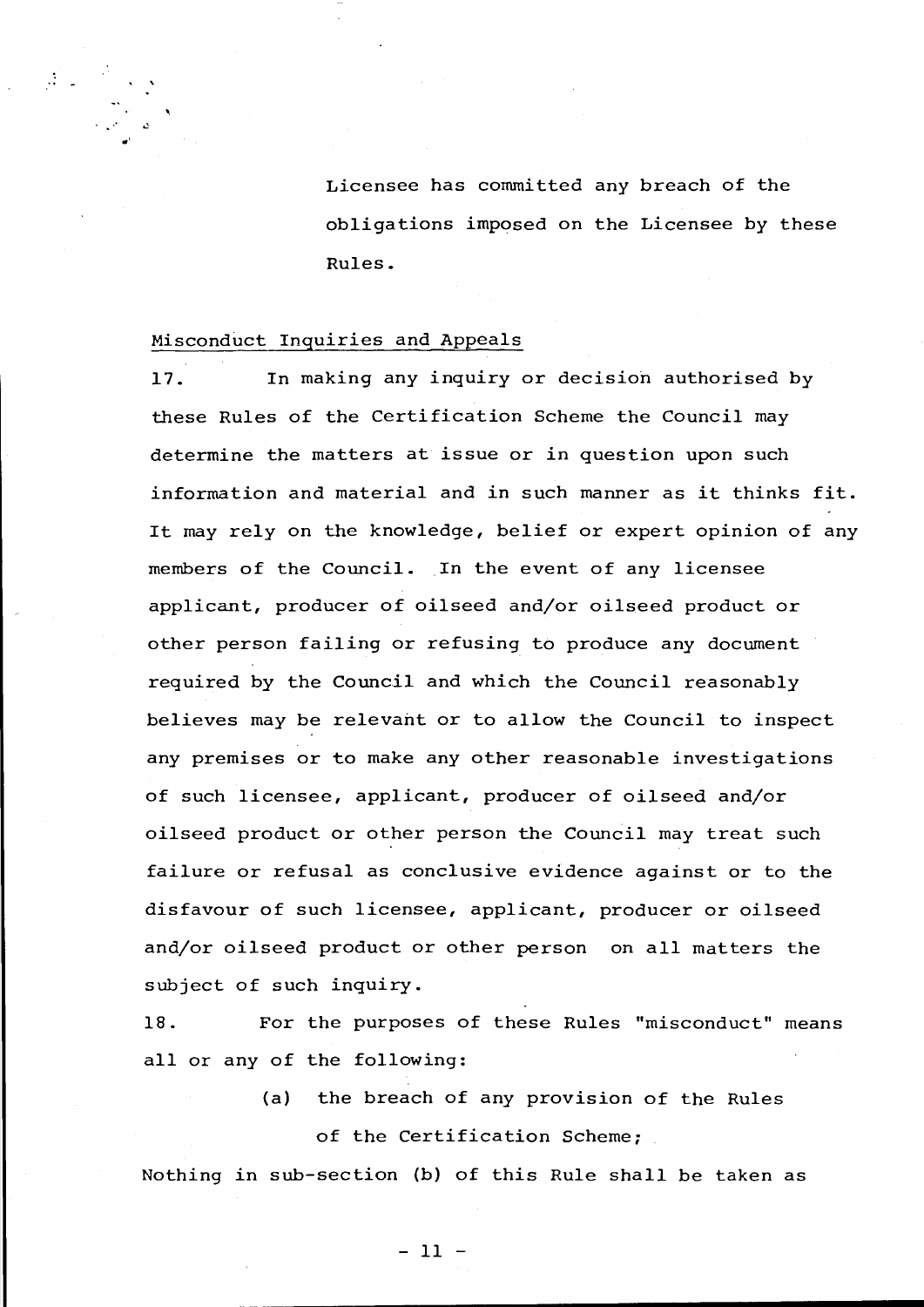limiting by implication the generality of sub-section (a).

.~

- (b) the breach of the undermentioned obligations of a Licensee
	- *(i)* omission or mis-statement of any material particular required by these Rules or by the Council to be stated in the Licensee's Application for a Licence;
- *(ii)* application for Certification Mark to any seed at <sup>a</sup> time when the Licence of the Licensee is suspended;
- *(iii)* refusal or failure to comply with any obligation imposed on the Licensee by these Rules if such failure is considered to be one which could be seriously detrimental to the objects or reputation of the Association or the Certification Scheme or to the validity reputation or standing of the Certification Mark.
- (c) acting in a manner incompatible with any of the objects of the Council;
- (d) conduct injurious to the interest or reputation of the Council
- (e) any act omission matter or thing which in the opinion of the Council renders it desirable

- 12 -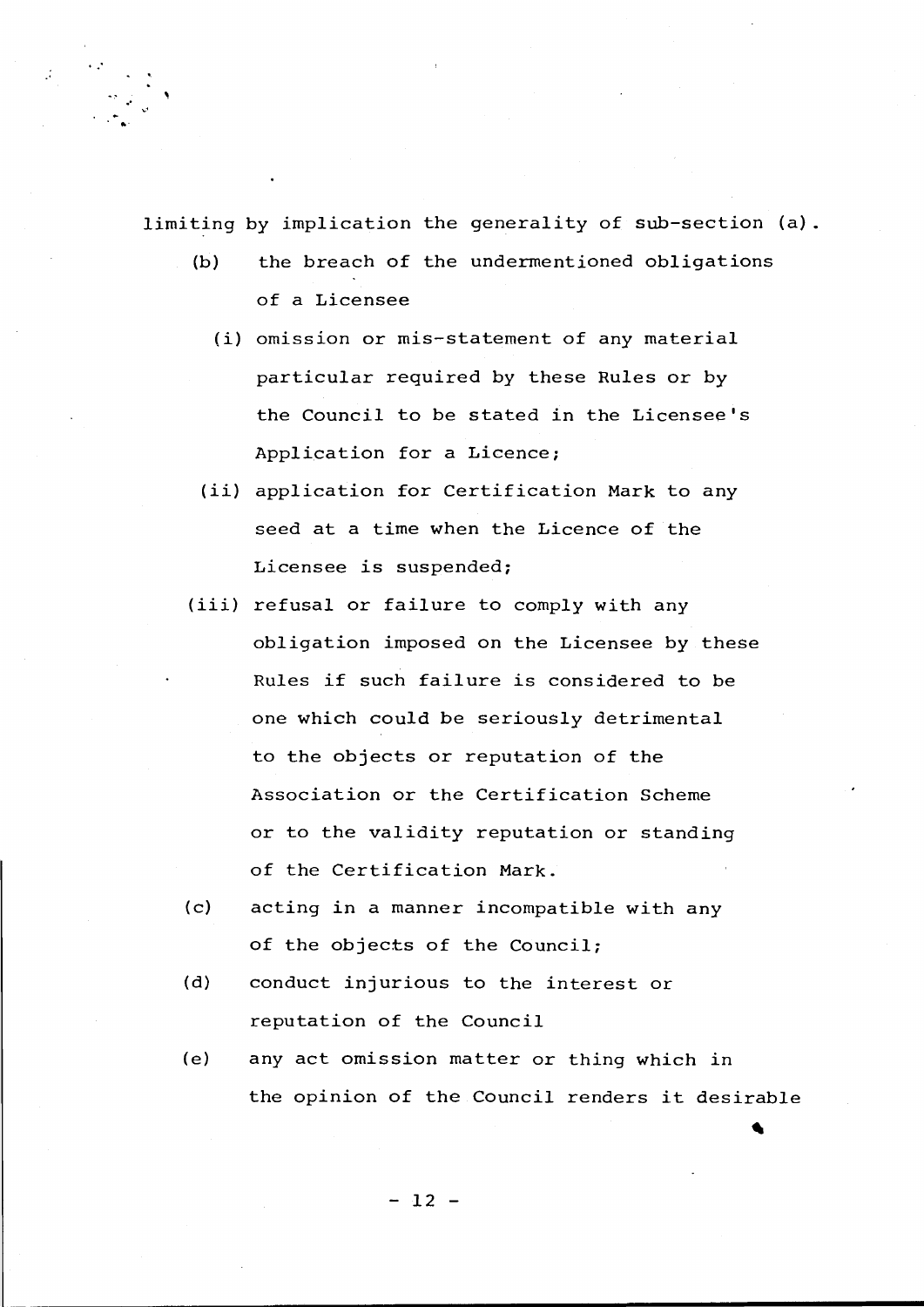that <sup>a</sup> licensee should cease to be <sup>a</sup> licensee of the Council.

19. Subject to the provisions of the Rules of the Certification Scheme any meeting of the Council at Which the alleged misconduct of <sup>a</sup> licensee *is* dealt with under Rule <sup>17</sup> may impose all or any of the following penalties:

(a) caution the licensee;

 $\cdot$   $\cdot$ 

 $\mathcal{L}(\omega)$ 

- (b) suspend the licensee from all or any of the privileges for a definite or an indefinite period but *in* either case not exceeding twelve months;
- (c) impose upon the exercise by the licensee of all or any of the privileges of the licensee such conditions or restrictions as are thought fit for <sup>a</sup> definite or an indefinite period but in either case not exceeding twelve months;

(d) cancel the licence.

20. A member upon whom a penalty.is imposed for misconduct shall have the right of appeal to the Registrar of Trade Marks as provided by Rule 21.

21. Subject to the provisions of these Rules an appeal shall lie to the Registrar of Trade Marks if the Council is for the time being the proprietor of the Certification Trade Mark under Section 83 of the Trade Marks Act and if appeal is against <sup>a</sup> refusal to certify goods or to authorise the goods of the said mark in accordance with

 $-13 -$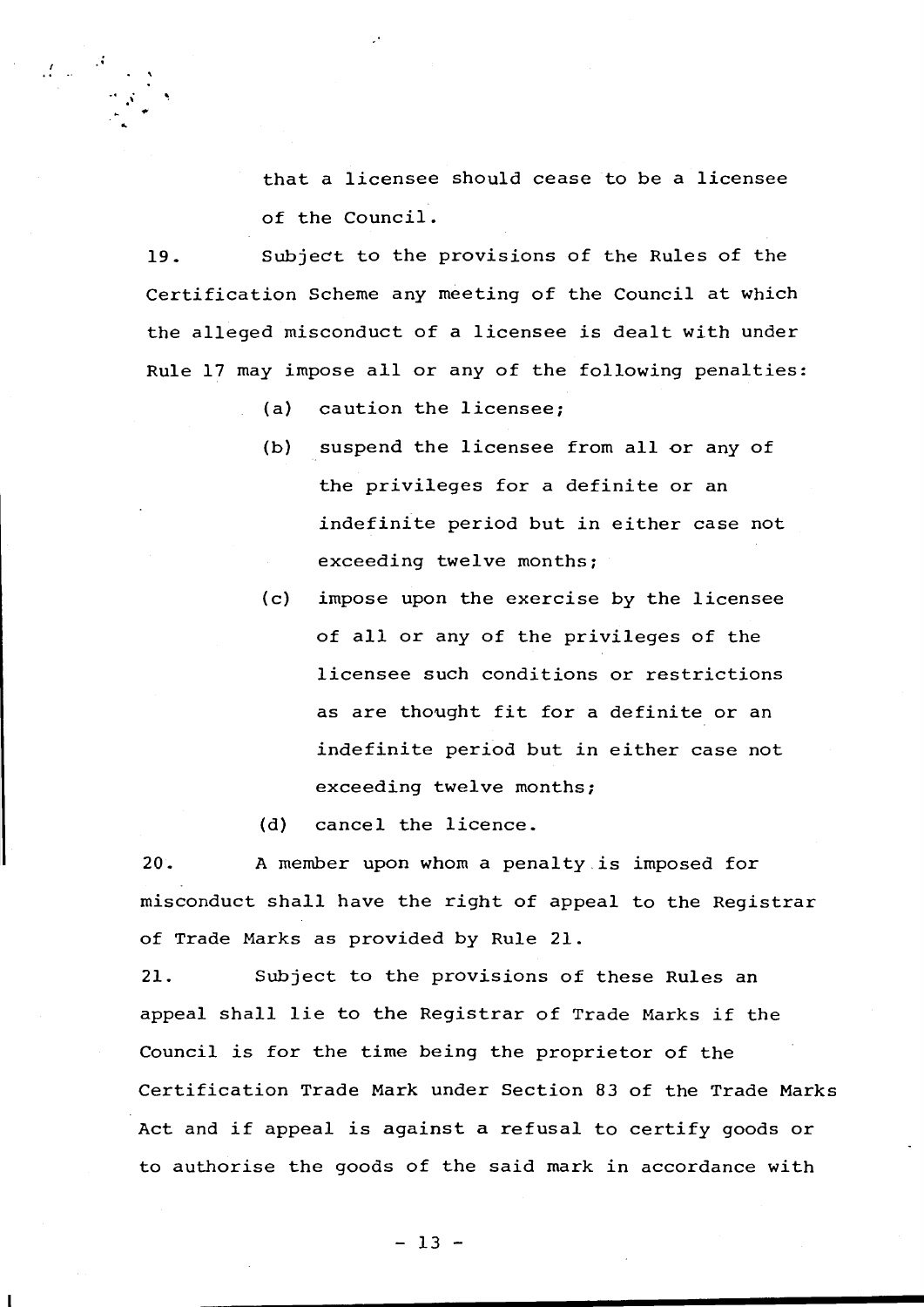the Rules of the Certification Scheme and without prejudice to the generality of the foregoing if the Council is the proprietor of <sup>a</sup> certification trade mark as aforesaid the following appeals shall lie to the Registrar of Trade Marks:

•• t

 $\mathcal{L}_{\mathcal{A}}$ 

. ,

." ....

**•• i** .

- (a) appeal against rejection of an application for a Licence;
- (b) appeal against a penalty of suspension of a Licensee imposed pursuant to Rule 19;
- (c) appeal against a penalty of conditions or restrictions upon the exercise of the privileges of <sup>a</sup> Licensee under the Certification Scheme imposed pursuant to Rule 19;
- (d) appeal against cancellation of a Licensee imposed pursuant to Rule 19;
- (e) appeal authorised by the Rules of the Certification Scheme.

22. No appeal shall be made to the Registrar of Trade Marks unless not later than thirty clear days after the giving to him of notice in writing of the decision or matter to be appealed against the member or person appealing delivers to the Registrar of Trade Marks and to the Council notice in writing signifying his intention to appeal and the grounds of his appeal.

23. The procedure for any appeal to the Registrar of Trade Marks shall be such as may be laid down by law or as may be required by the Registrar of Trade Marks.

24. On an appeal to the Registrar of Trade Marks otherwise than against <sup>a</sup> penalty for misconduct if the

 $- 14 -$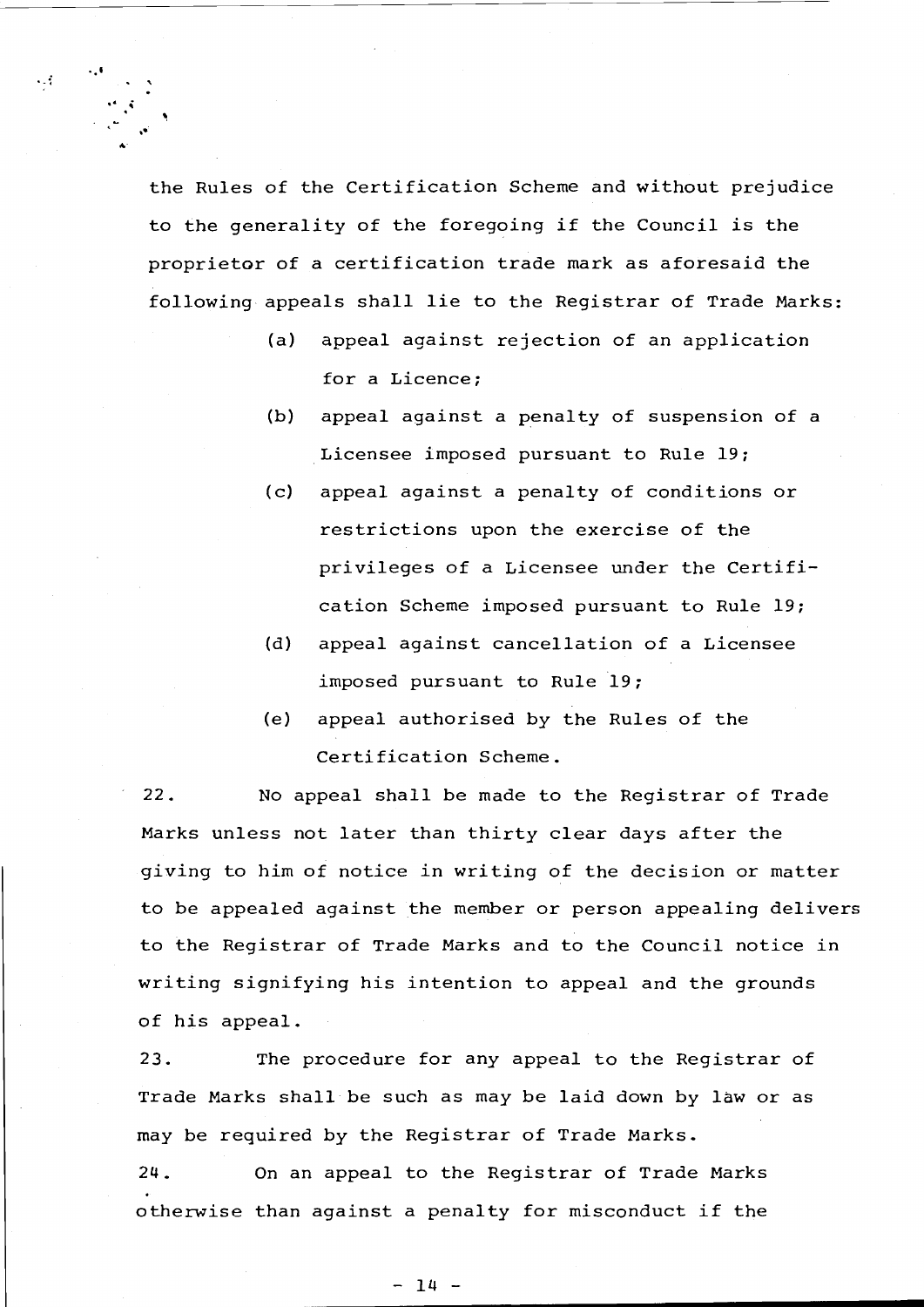$\frac{1}{2}$ .<br> $\frac{1}{2}$ .  $\cdot$  .  $\cdot$  .

> Registrar of Trade Marks after due inquiry finds there were no grounds for the decision appealed from the Registrar of Trade Marks may give such directions as he thinks appropriate and the Council and all officers of the Council shall be bound to comply therewith.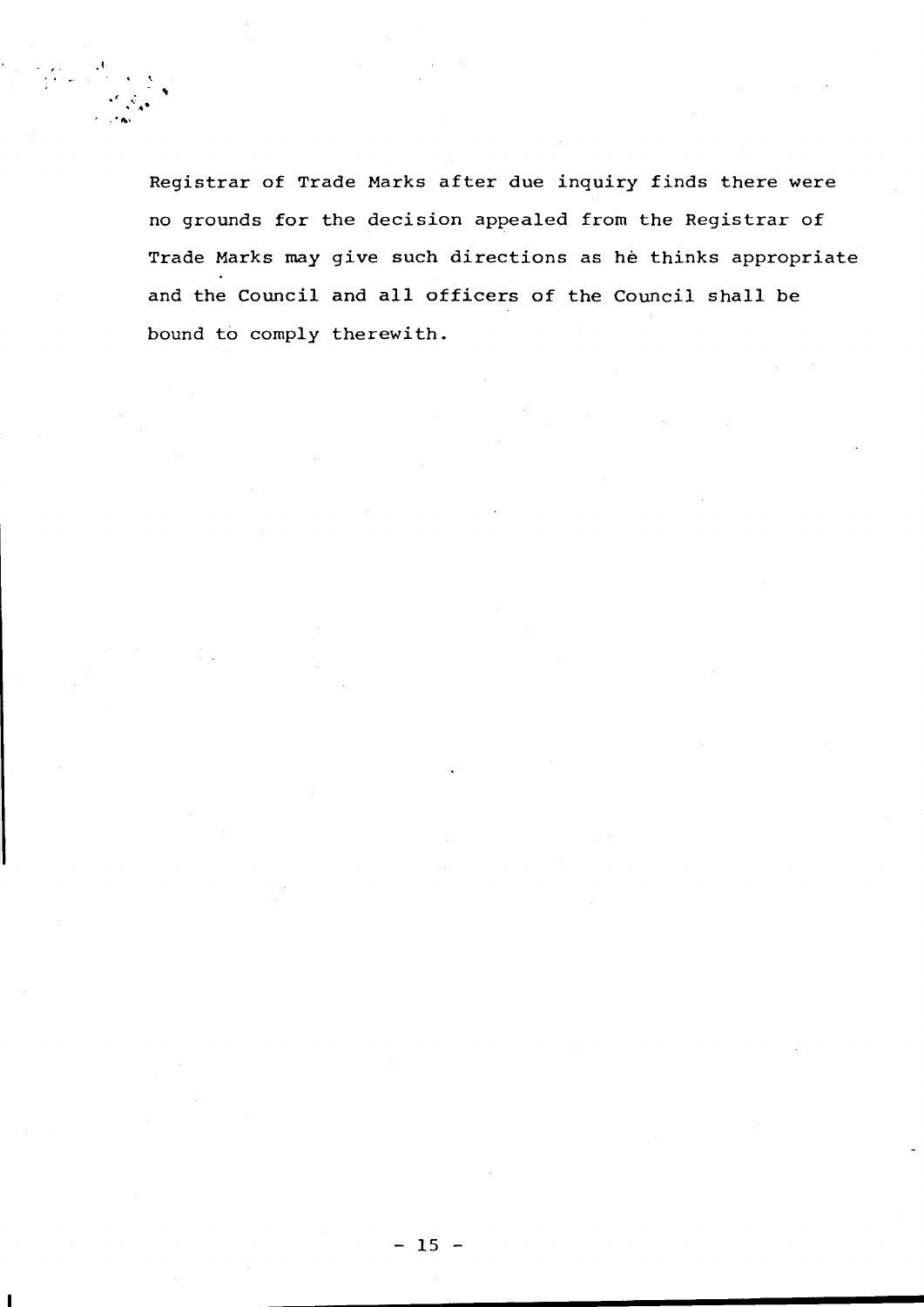# following defined standards:

- (a) the oilseed shall be seed of the species /1' Brassica Napus or Brassica Campestris the / oil component of which seed contains less .i/ than 5% erucic acid, and the solid comj ponent of which seed con $f$ ains less than 3 # milligrams of glucosin61ate per gram of j.Y solid (GLC Method-Ma $\&$ Gregor);
- (b) the vegetable oil  $\sin\beta$  be the oil extracted from the oilseed/defined in (a);
- the oilseed meal shall be the solid extracted from  $\not$ the oilseed defined in (a);  $(c)$
- (d) the oilseed/protein concentrate shall be / the prote $\not\!\!\!\!/$ n concentrate extracted from the /' oilseed  $\text{defined in (a)}$ ;
- (e) the oi $1$ seed flour shall be flour made from the  $o$ ilseed defined in (a);
- i (f) the oilseed hull shall be hull of the oilseed  $d$ éfined in  $(a)$ .

# The Certification Mark

- 
- 14. (a) The Certification Mark shall be the sole property of the Council;
	- (b) The Certification Mark shall not be used by any person in any manner except as is authorised by these Rules;
	- (c) The Licence granted to <sup>a</sup> Licensee shall

 $-8 -$ 

*.l*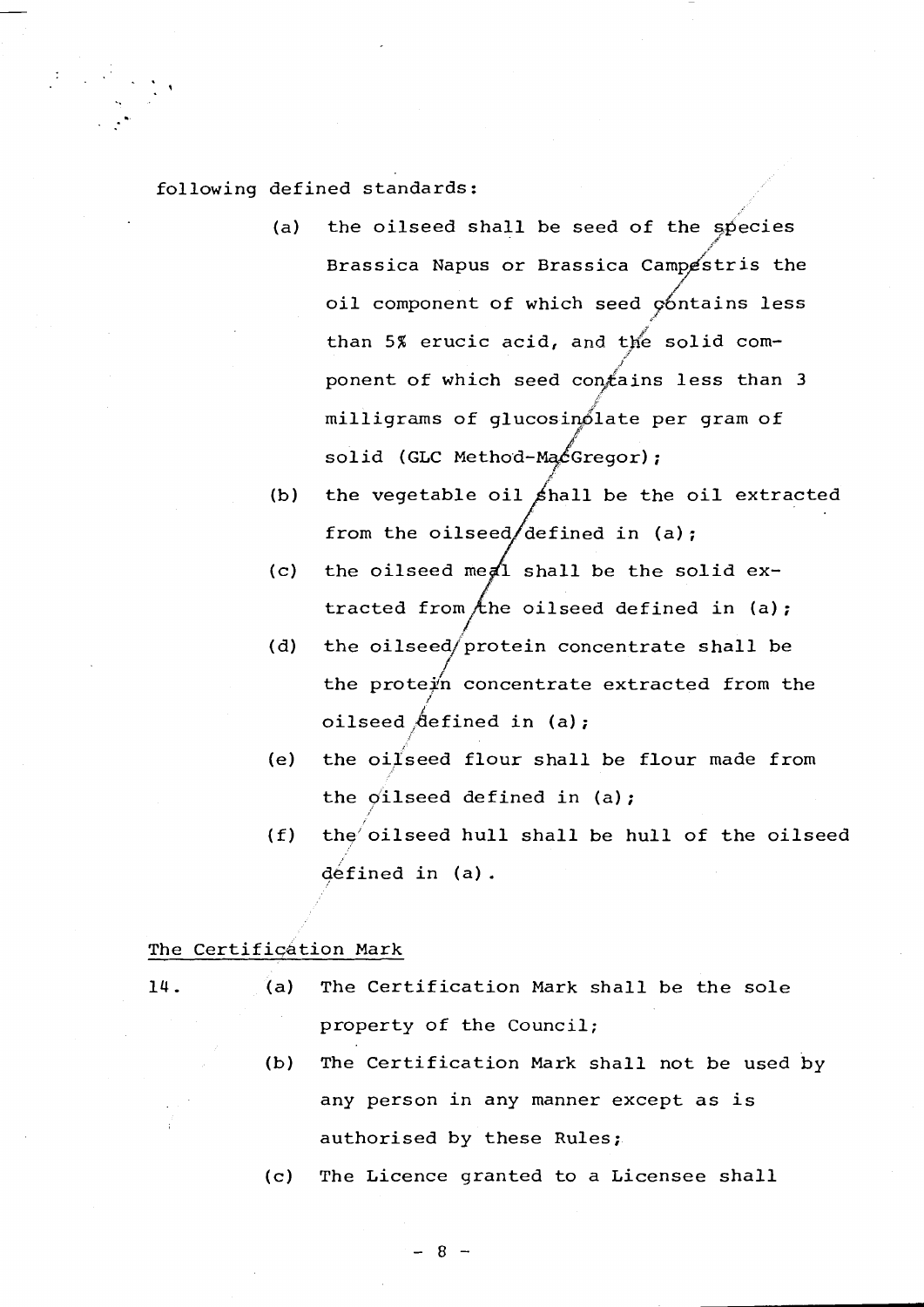confer upon the Licensee the right to use the Certification Mark in the manner and subject to all the conditions and restrictions provided by these Rules but only so long as such Licence is suspended and uncancelled.

# Application of the Certification Mark to Seed

- 15. (a) The Certification Mark shall not be used in relation to any goods except oil seeds and/or oil seed products which are produced by <sup>a</sup> Licensee who is the holder/of <sup>a</sup> current unsuspended Licence under the Certification Scheme;
	- (b) The Certification Mark shall be used in relation to all seeds to which its application is authorised by this Rule;
	- (c) Every application of the Certification Mark in relation to oil seed and/or oil seed products shall be an accurate, clear and legible representation of the Certification Mark applied by such means as the Council may authorise and it shall be sufficient if an accurate clear legible and permanent representation of the Certification Mark is applied to <sup>a</sup> label attached to <sup>a</sup> container containing the oil seed and/or oil seed products.

#### Inspector

16. The Inspector designated pursuant to these Rules

- 9 -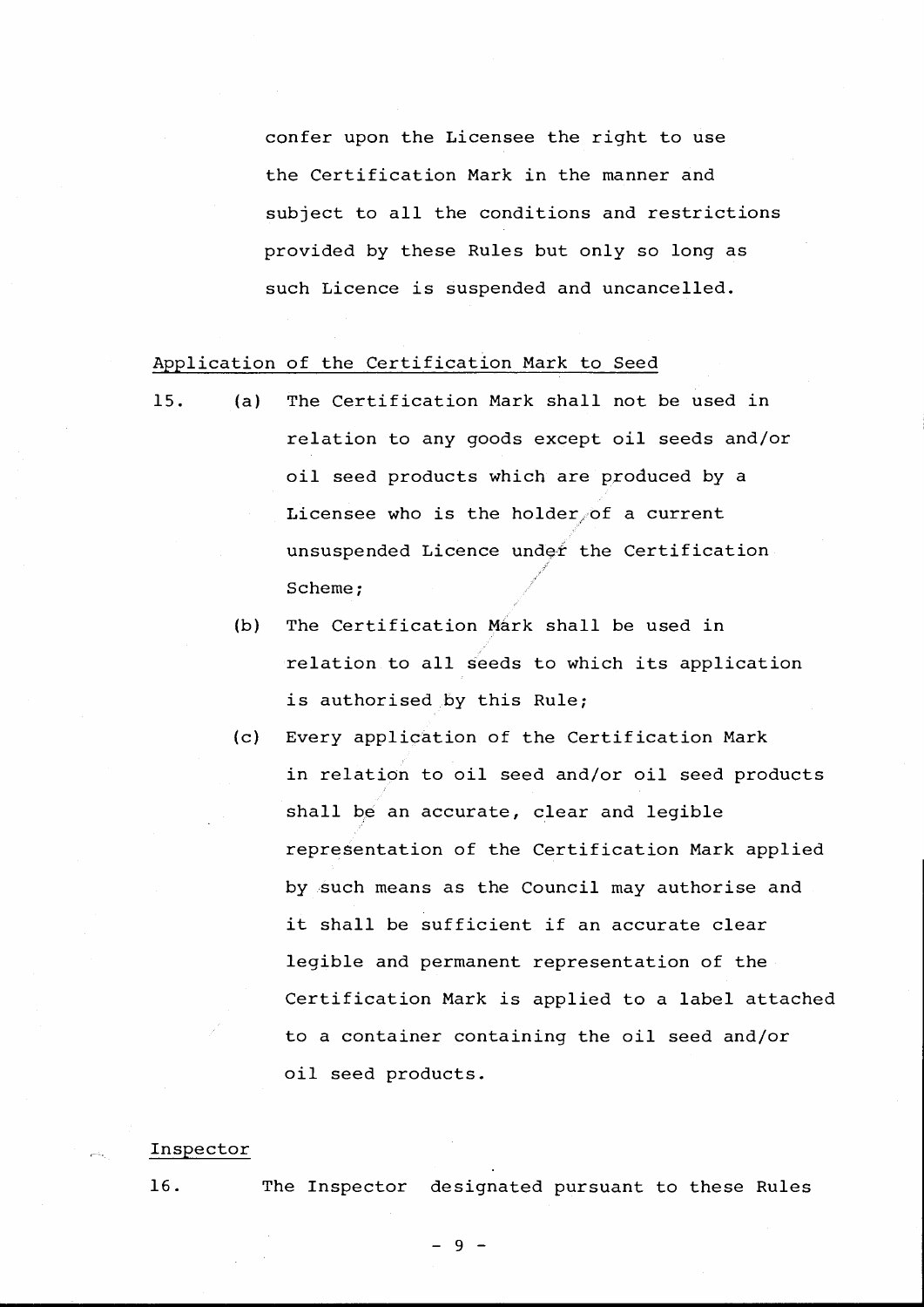shall have the following powers:

- (a) to visit each establishment of each Licensee unannounced and at irregular intervals and otherwise as may be directed by the Council;
- (b) to select samples at random and to tag or otherwise identify them and to forward them .<br>م to an approved laboratory fo $f$  analysis to / determine the quality and $\sqrt{$ material of the samples;
- (c) to require production of, inspect and, if thought fit, take copies of or take away for copying any record which the Licensee is I required by R $\cancel{\mathrm{u}}$ le 21(1)(c) to keep and if the ! Council so directs to require production of, inspect and, if thought fit, take copies of or take away for copying any invoices or other documents relative to the purchase by the $\not\sim$ Licensee of any oil seed and/or oil seed products and any other documents which the Licensee is required by these Rules to keep or retain;
- (d) to report to the Council in writing if the Inspector is of opinion that the organisation or method of supervision of operations is in any respect inadequate to ensure that the products produced will be of the standard of quality required by these Rules or that the

 $- 10 -$